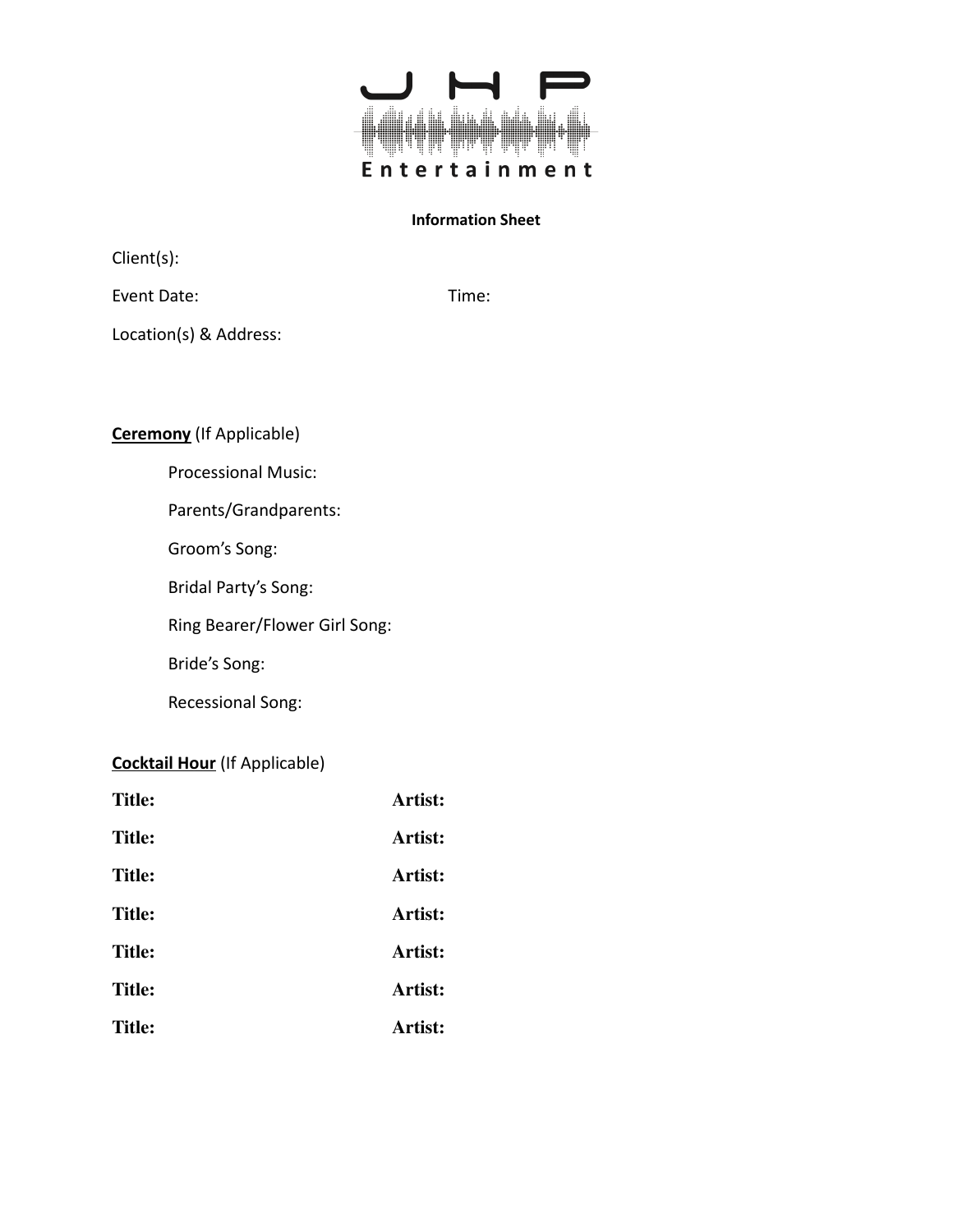

## **Reception**

## **Bridal Party Entrance Song:**

## Bridesmaids & Groomsmen:

# **(Place in Entrance Order)**

| <b>PERSON'S NAME</b> | & | <b>PERSON'S NAME</b> |
|----------------------|---|----------------------|
| <b>PERSON'S NAME</b> | & | <b>PERSON'S NAME</b> |
| <b>PERSON'S NAME</b> | & | <b>PERSON'S NAME</b> |
| <b>PERSON'S NAME</b> | & | <b>PERSON'S NAME</b> |
| <b>PERSON'S NAME</b> | & | <b>PERSON'S NAME</b> |
| <b>PERSON'S NAME</b> | & | <b>PERSON'S NAME</b> |
| <b>PERSON'S NAME</b> | & | <b>PERSON'S NAME</b> |
| <b>PERSON'S NAME</b> | & | <b>PERSON'S NAME</b> |

Maid of Honor:

Matron of Honor:

Best Man:

Flower Girl(s): Ring Bearer(s):

# **Bride & Groom Entrance Song:**

Bride & Groom:

Bride & Groom's First Dance: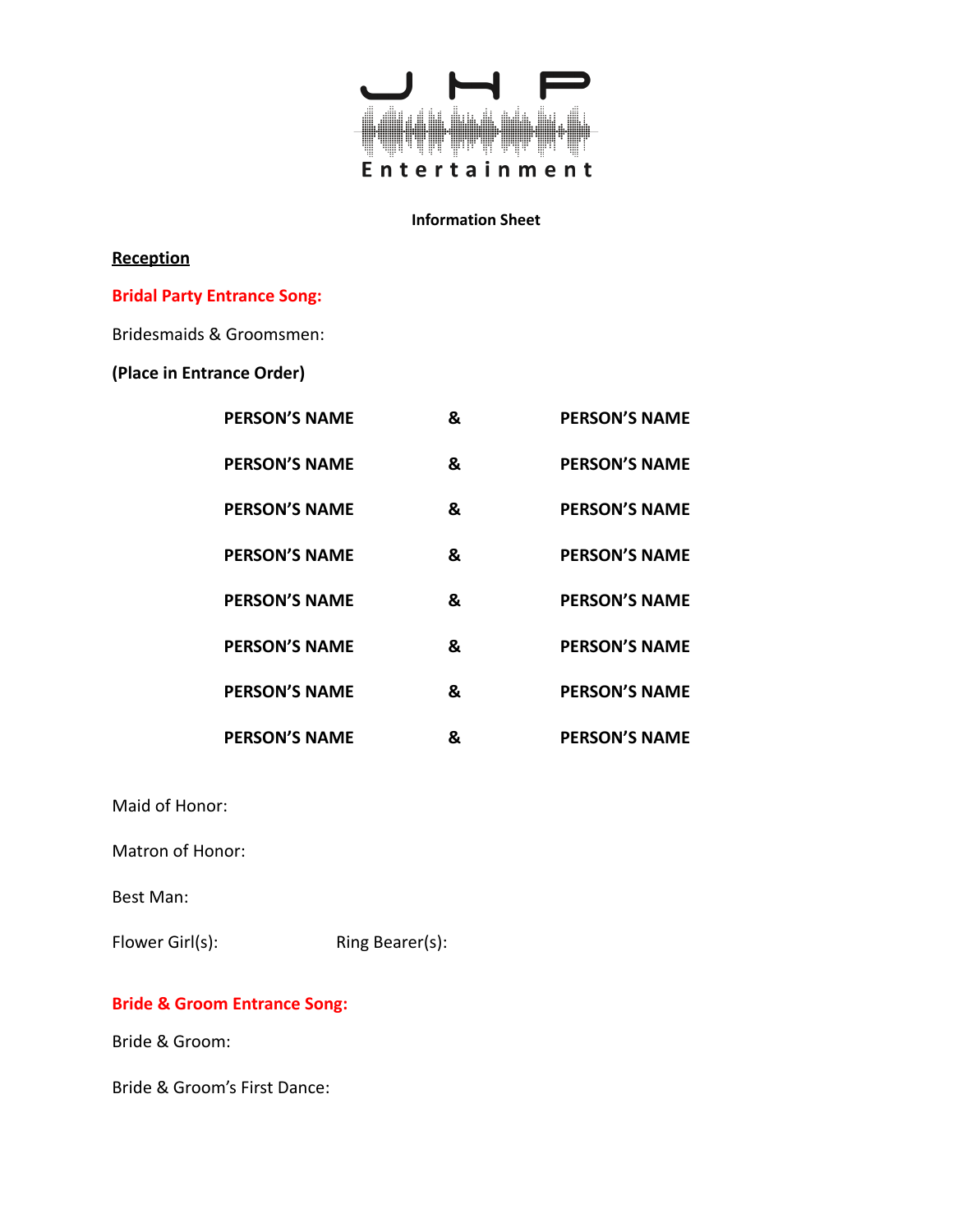

Bride & Father Dance:

Father's Name:

#### Groom & Mother Dance:

|                      | Mother's Name: |       |           |
|----------------------|----------------|-------|-----------|
| Welcome Speech:      | <b>YES</b>     |       | <b>NO</b> |
| Person(s):           |                |       |           |
| Blessing:            | <b>YES</b>     |       | <b>NO</b> |
| Person:              |                |       |           |
| Speeches/Toasts:     | <b>YES</b>     |       | <b>NO</b> |
| Person(s):           |                |       |           |
| Cake Cutting Song:   | <b>YES</b>     |       | <b>NO</b> |
| Song:                |                |       |           |
| <b>Bouquet Toss:</b> | <b>YES</b>     |       | <b>NO</b> |
| Song:                |                |       |           |
| Garter Toss:         | <b>YES</b>     |       | <b>NO</b> |
| Songs - Removal:     |                | Toss: |           |
| Shoely-Wed Game:     | <b>YES</b>     |       | <b>NO</b> |
| Song:                |                |       |           |
| Anniversary Dance:   | <b>YES</b>     |       | <b>NO</b> |
| Song:                |                |       |           |
| Last Dance:          | <b>YES</b>     |       | <b>NO</b> |
| Song:                |                |       |           |
| Private Dance:       | <b>YES</b>     |       | ΝO        |
| Song:                |                |       |           |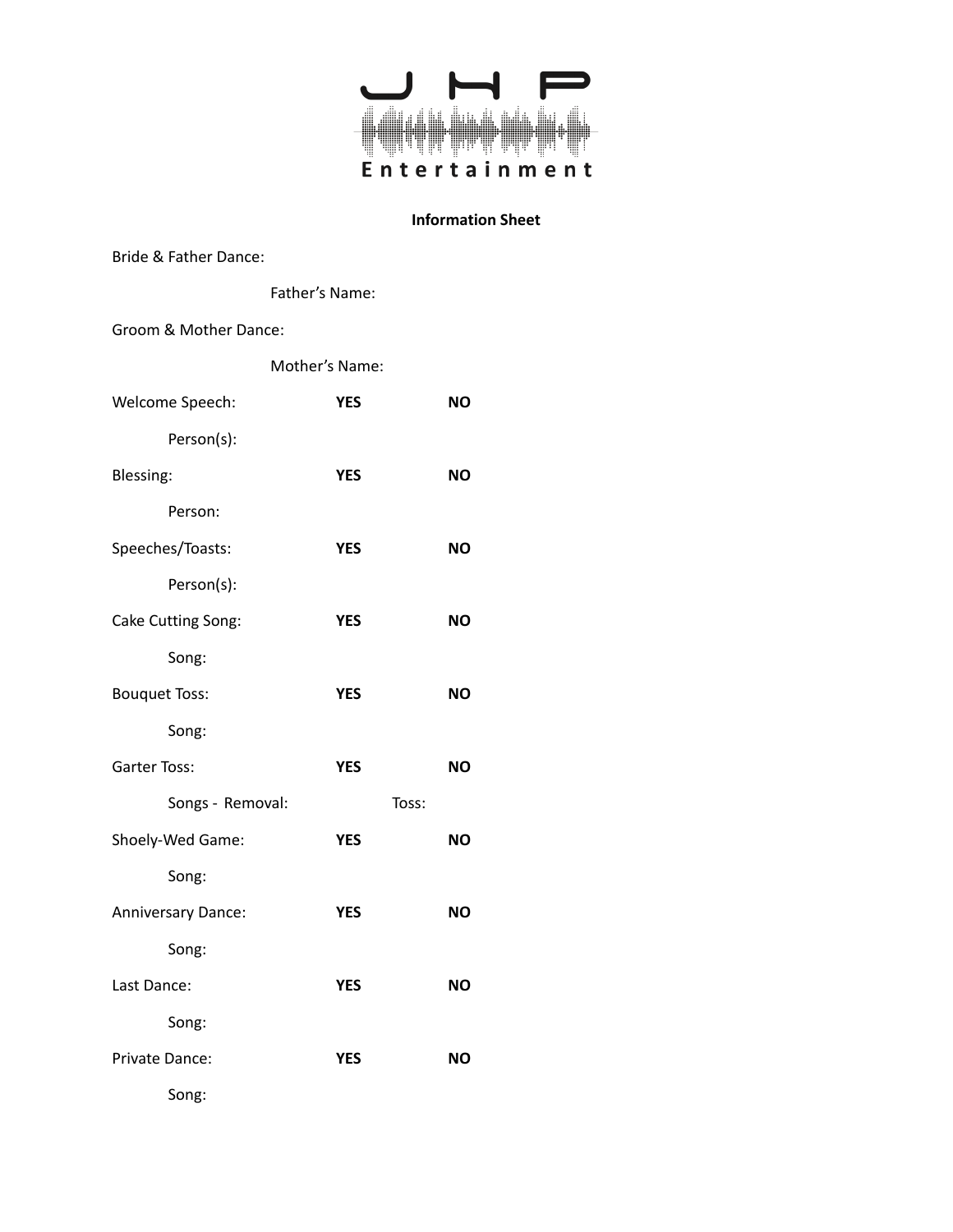

# **Order of Events**

**\*Place in Numerical Order\***

\_\_ Introductions \_\_ First Dance \_\_ Bride & Father Dance \_\_ Groom & Mother Dance

\_\_ Blessing/Dinner \_\_ Toast \_\_ Cake Cutting \_\_ Garter & Bouquet

\_\_ Shoe Game \_\_ Anniversary Dance \_\_ Last Dance \_\_ Private Dance

**Special Requests/Instructions:**

**Wedding Colors:**

#### **DO NOT PLAYLIST:**